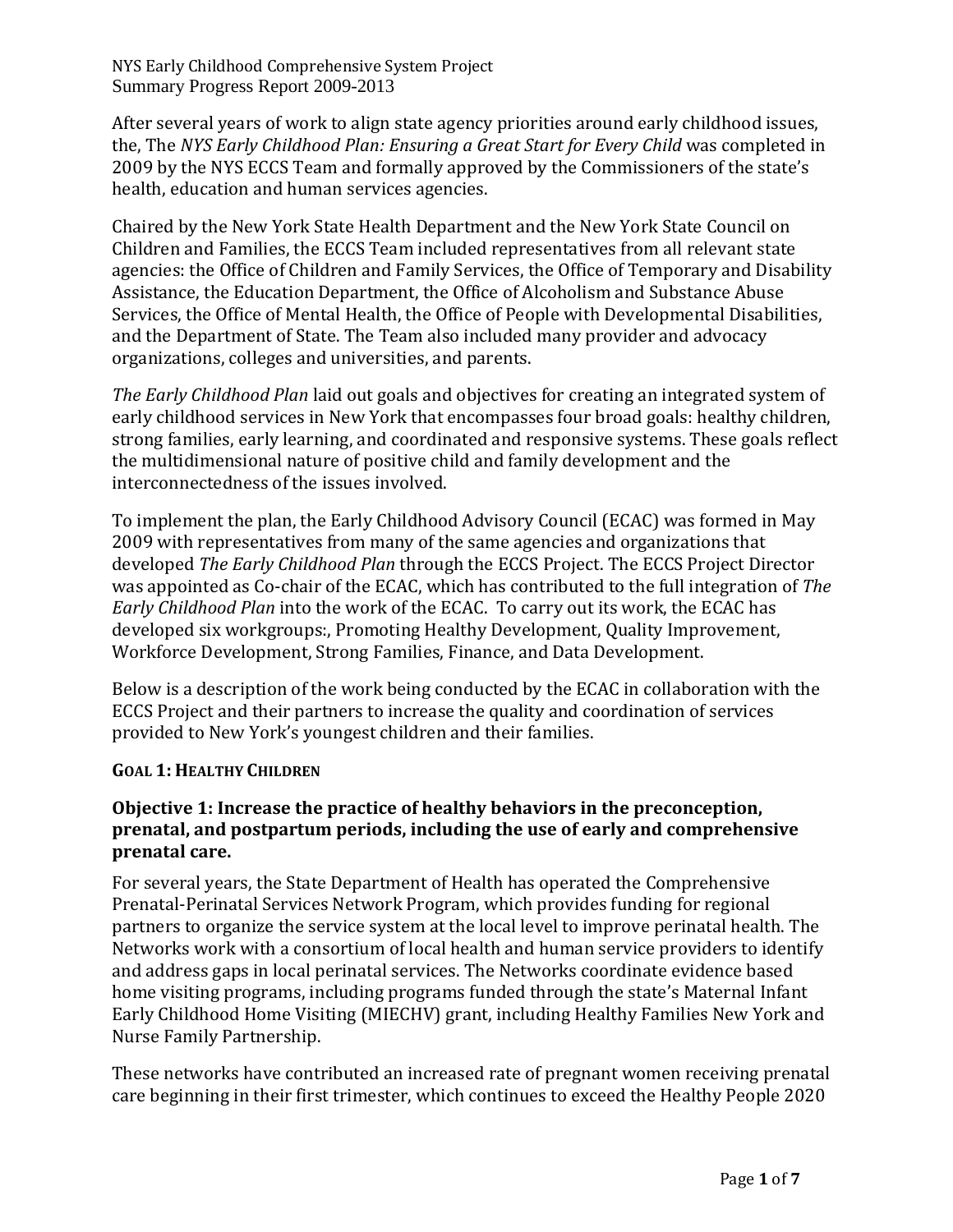baseline. However, the rate at which New York pregnant women receive prenatal care is disproportionally lower for African American and Hispanic women at a rate of 64.3 percent of these women receiving care within the first trimester compared to a state-wide rate of 73.6 percent. To help address this disproportionality, the Department of Health has taken advantage of innovative health messaging by launching Text4Baby customized with New York information in 2013. Marketing materials and outreach campaigns for Text4Baby will be targeted in high needs urban communities with higher population rates for pregnant and parenting Hispanic and African American women.

State agency coordination, including the sharing of data to measure indicators of the six MIECHV benchmark areas, is greatly enhanced by a Home Visiting Coalition convened by the Schuyler Center for Advocacy and Analysis. Both the ECCS Project Director and the NYS Project LAUNCH Director are active members of this coalition, which is working to develop method to expand data sharing between all of the state's home visiting programs.

## **Objective 2: Increase the proportion of children, including children with special health care needs, who have adequate health insurance coverage and receive comprehensive health care services through a medical home.**

In 2009, state law authorized the Department of Health to incentivize the development of patient centered medical homes to improve health outcomes through better coordination and integration of patient care for persons enrolled in Medicaid. Major medical home initiatives have become established within the state's Medicaid and Child Health Plus program with a goal that all children in enrolled in either program will receive medical services within a Patient Centered Medical Home by 2014.

In July 2010, the Department of Health began making incentivized payments to medical providers enrolled in Medicaid for offering a higher level of coordinated primary care, as recognized by the National Committee for Quality Assurance's Patient Centered Medical Home. Approximately, 1.3 million Medicaid enrollees received their medical care from a Patient Centered Medical Home as of December 31, 2011. In 2011, this incentive was extended to providers participating in the Child Health Plus program, resulting in almost 32 percent of enrollees receiving high quality coordinated care by the end of 2011.

The Department of Health continues to fund Local Health Departments to provide information and referral services to children with special health care needs (CSHCN) and their families, including assistance with obtaining health insurance and locating a primary care provider. As a proxy for medical home, the CSHCN Program assesses the number of children with a primary care provider as part of the initial contact when families request information and referral services from local programs. In 2010-2011, approximately 69 percent of CSHCN served by the program reported having a primary care provider.

**Objective 3: Increase the capacity of early care and education, child welfare, health care, family service, and mental health providers to promote children's socialemotional development, prevent mental health problems in children and families, and intervene with children and families who are impacted by mental health disorders**.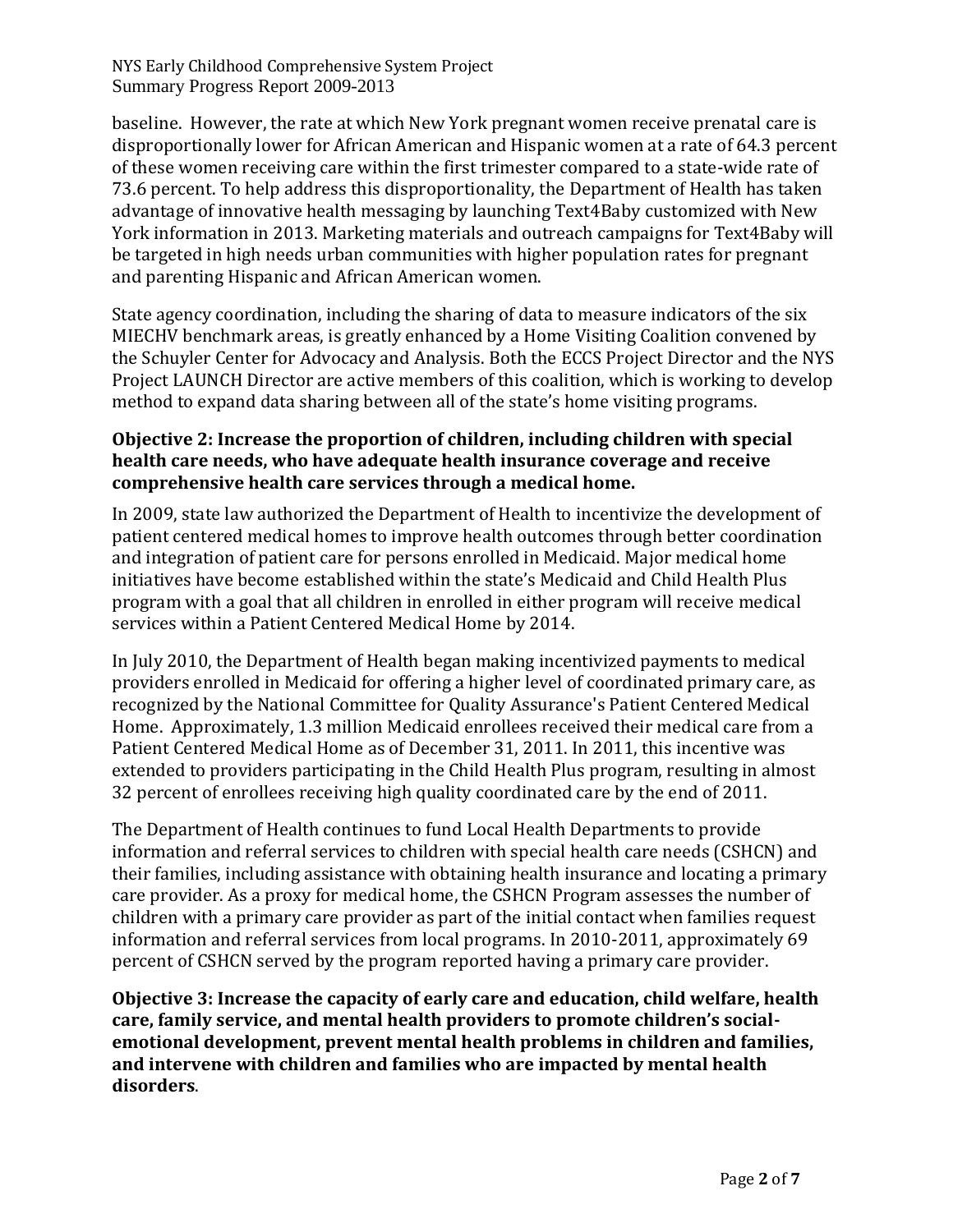The Promoting Healthy Development Workgroup of the ECAC has been working on several initiatives to address children's social-emotional health, including the expansion of developmental and maternal depression screenings and the development of crossdiscipline professional development resources. In 2011, the Workgroup performed an environmental scan of communities within the state that have comprehensive systems that support developmental screening practices that was used to inform the Workgroup's strategies to expand developmental screening practices. The Workgroup is also developing educational posters to distribute to pediatric practices and early childhood education programs aimed at educating parents and providers about the importance of developmental screenings. Lastly, the Promoting Healthy Development Workgroup has contracted with the Children's Institute of Rochester, NY to identify professional development and supports for inter-disciplinary professionals who work with young children along with strategies for increasing the capacity of providers to perform socialemotional development and maternal depression screenings.

Partners of the ECAC have also contributed to promoting the social-emotional health of New York's children. In 2011, the state Office of Mental Health issued a competitive grant process to fund Early Recognition Screeners within 41 mental health organizations throughout the state. Organizations funded through the project are responsible for creating and maintaining a community-wide, comprehensive, and efficient process for screening young children for mental health problems. This past winter, with support of the ECCS Project and the ECAC, the Office of Mental Health, and the NYS Project LAUNCH initiative partnered with the Early Care and Learning Council, the state's membership organization of child care resource and referral agencies, to host a Summit on Infant Mental Health. This event brought together Early Intervention providers, child care health consultants, and early recognition screeners to learn about the importance of infant mental health from leading experts and provided an opportunity for these providers to network with each other.

### **Objective 4: Provide children with safe and healthy environments in which to grow and develop.**

In 2009, ECCS Project funded four child care health consultants to attend the National Training Institute at the University of South Carolina, Chapel Hill. The ECCS Director recently developed a white paper describing the current system of child care health consultation in New York and possibilities for strengthening that system by leveraging existing resources. Once completed, the paper informed a discussion between stakeholders from the State Department of Health, including the Division Director and Associate Medical Director from the Division of Family Health, the Associate Commission of the Division of Child Care Services from the State Office of Children and Family Services, leadership and staff from the Early Care and Learning Council, and staff from the Council on Children and Families, including the NYS Project LAUNCH Director, and the Head Start State Collaboration Director.

In collaboration with the State Health Department and ECCS Project, the Promoting Healthy Development Workgroup of the ECAC continues to work toward improving the health and safety of children within child care settings. In 2011, the Promoting Healthy Development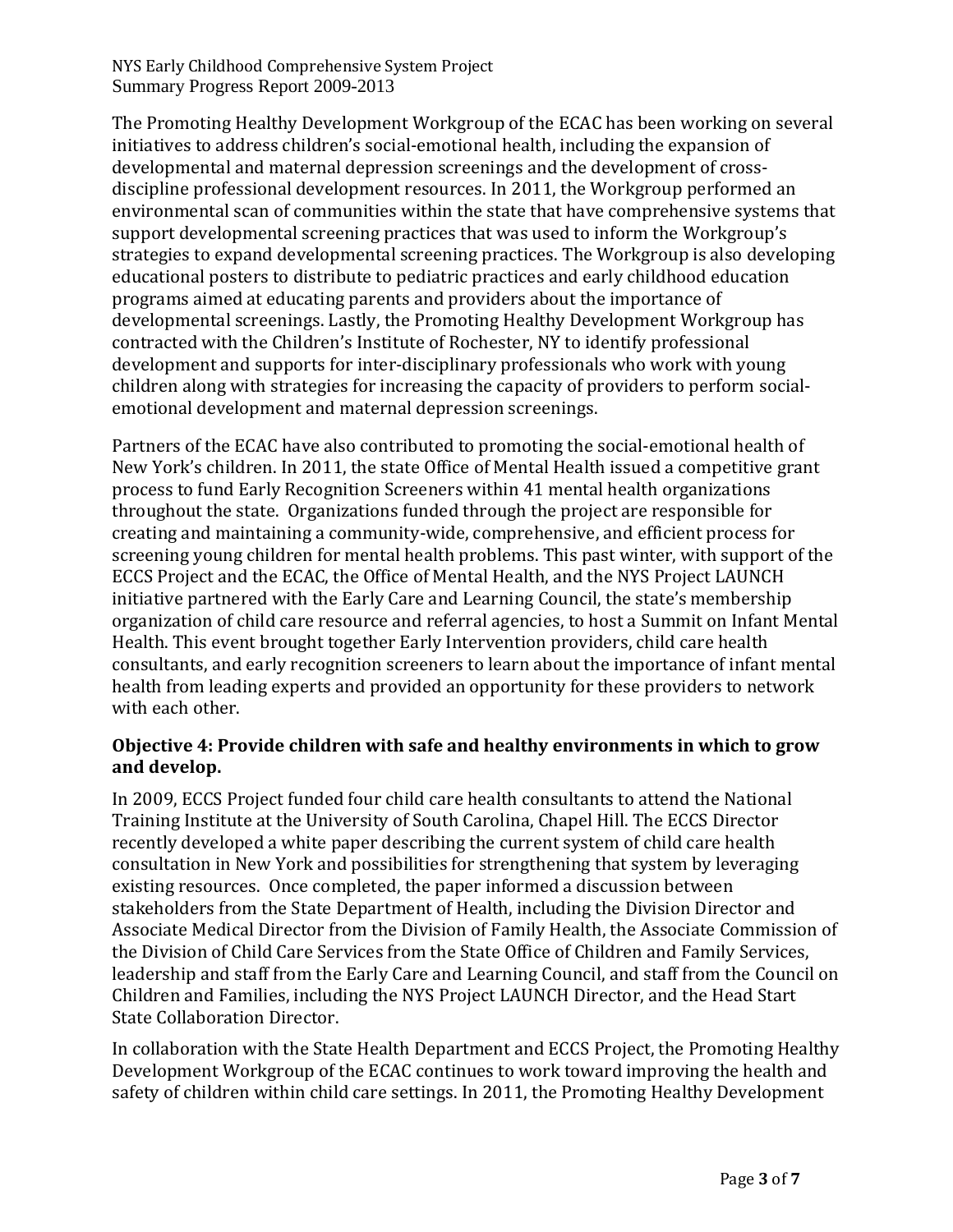Workgroup worked to incorporate health standards in QUALITYstarsNY including program practices that support breastfeeding infants, the use of developmental screening tools, and guidelines about physical activity and screen time.

#### **GOAL 2: STRONG FAMILIES**

### **Objective 5: Increase opportunities for all families to gain the knowledge, skills, confidence, and social supports needed to nurture the health, safety, and positive development of children.**

Since 2007, the New York State Parenting Education Partnership (NYSPEP) has been working to strengthen and expand parenting education services in New York. NYSPEP is a unique private/public partnership convened by the NYS Office of Mental Health, New York State Children and Family Trust Fund of the Office of Children and Family Services, the Council on Children and Families, and Prevent Child Abuse New York.

Since 2011, NYSPEP has made great strides in developing their Parent Kit. The Parent Kit will offer information and resources families need to provide their new baby with a nurturing environment and empower parents to promote their child's healthy development. To date, the Parent Guide component of the Kit is in its final stages of development and work has begun to revise an existing website, NYSFamilyresources.org, to serve as an electronic version of the Parent Kit. In addition to the electronic version of the Parent Guide, the revised website will include tools to inform parents of the well-visit schedule based on the Bright Futures Guidelines.

Lastly, NYSPEP, in partnership with the Children and Family Trust Fund, is working to develop parent leadership and build community capacity to strengthen families through Community Cafés. The Trust Fund first introduced the Café approach to New York at the 2011 Prevent Child Abuse Annual Conference. Through the continued guidance of Robin Higa, the originator of the Café approach and with technical assistance from the National Alliance of Children's Trust and Prevention funds, NYSPEP was able to use funds from the ECCS Project, NYS Project LAUNCH, the Head Start State Collaboration Office, and the Children and Family Trust fund expansion of Cafés initiative by supporting 18 organizations across New York to form Community Teams in collaboration with parent leaders. Community Teams attended regional Café Orientations in the fall of 2012 and are currently working to host cafés within their communities.

### **Objective 6: Increase the proportion of at-risk/vulnerable families that are identified and provided with needed supports and services.**

Supported by the New York State Home Visiting Coalition, the Department of Health and the Office of Children and Family Services have been working to increase the coordination between home visiting programs and with other family support systems. In 2010, the Department of Health conducted an in-depth, state-wide needs assessment measuring over 20 indicators of child and family well-being. Several members of the ECAC as well as the ECCS Director both informed the needs assessment and contributed to the development of New York's Updated Plan for a State Home Visiting Program. The needs assessment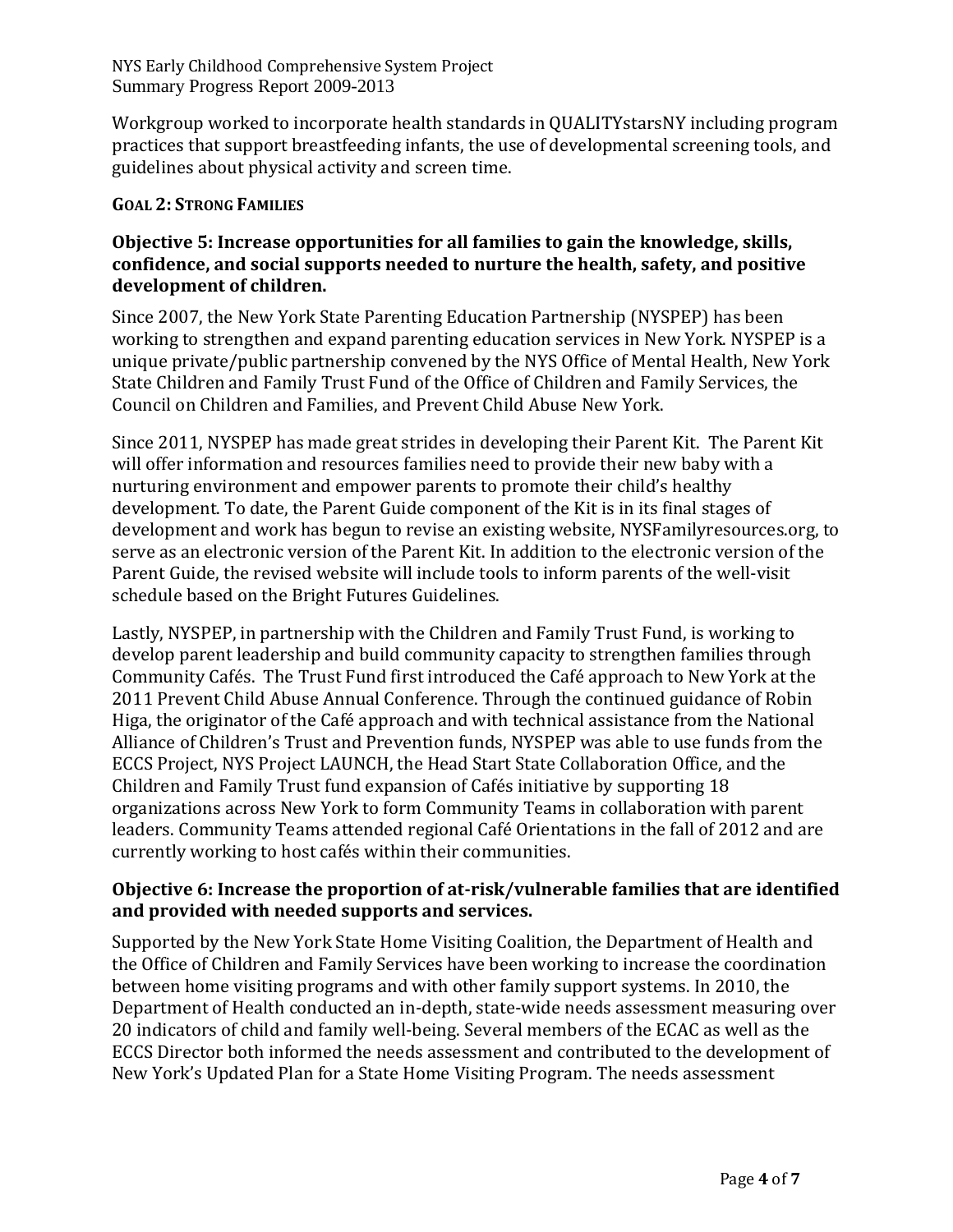allowed the Department of Health to target current resources in areas of New York with families that are most in need.

With the most recent round of MIECHV funding, the Department of Health issued a request for proposals, which included a redesign of the current Community Health Worker Program, the Comprehensive Prenatal-Perinatal Service Networks, and the Healthy Mother Health Babies programs into Maternal and Infant Community Health Collaboratives charged with coordinating local maternal and infant services. This funding also expanded home visiting programs including Nurse Family Partnership and Healthy Families New York programs in the 14 high-need communities identified in the MIECHV needs assessments.

## **GOAL 3: EARLY LEARNING**

## **Objective 7: Increase the proportion of children who have access to high quality, developmentally appropriate early care and education.**

Since 2009, the Quality Improvement and Workforce Development Workgroups of the ECAC have worked to strengthen the quality of early care and learning programs and build a strong early childhood professional development system. While the initial work to develop a quality rating and improvement system, QUALITYstarsNY, began prior to the development of the ECAC, the coordinating capacity of this state wide advisory council provided the momentum that led to the completion of a field test of the quality standards. The field test was conducted with 272 programs including center, family, and school based programs within 13 communities during 2010 with a complete evaluation report completed in the spring of 2011. In 2012, the State Education Department provided \$4milllion to support the implementation of QUALITYstarsNY in high needs areas of the state. Currently over 450 programs are now participating in QUALITYstarsNY including pre-kindergarten programs, child care centers, and family based child care programs.

# **Objective 8: Parents support children's early learning.**

The ECAC and its partners are working on several strategies to encourage parents' support for their child's learning. The Strong Families Workgroup of the ECAC has been working over the past year to develop comprehensive guidance on parent engagement to professional organizations and state agencies. The Workgroup is developing short guidance documents on strategies of family engagement, professional development resources, and strategies for partnering with parents that will be distributed through the wide ranging network of the ECAC.

In 2012, the Strong Families Workgroup also completed a list of resources to support the family engagement standards with QUALITYstarsNY. Included in these standards are program self-assessments on cultural competency and the Strengthening Families Framework developed by the Center for the Study of Social Policy.

# **GOAL 4: COORDINATED AND RESPONSIVE SYSTEMS**

## **Objective 9: Increase the knowledge, skills, confidence, and support of staff and administrators of health, education, and human services so that they are able to**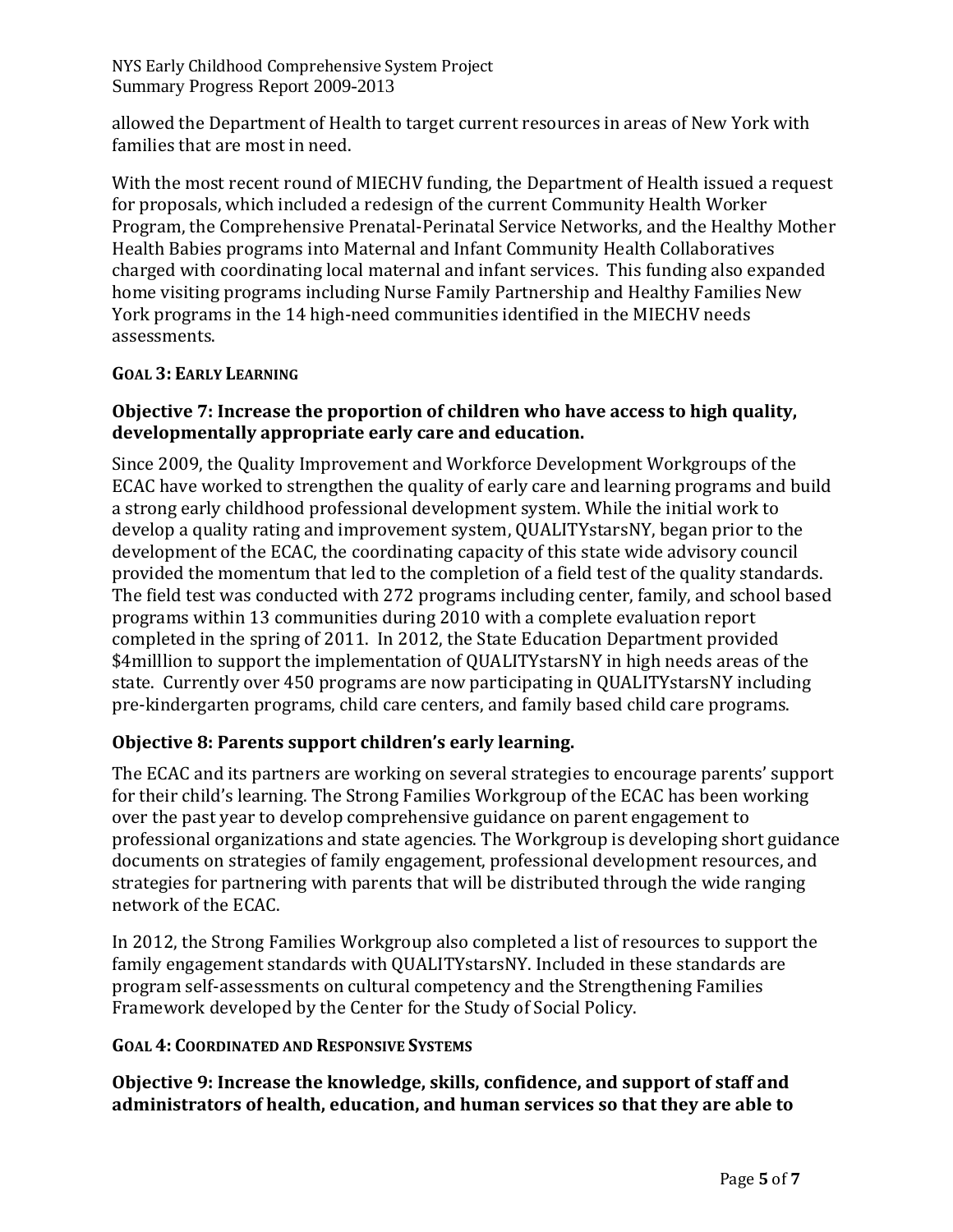### **promote the health, safety, and positive development of young children and their families.**

Since 2009, the New York State Parenting Education Partnership (NYSPEP) has held 19 professional development opportunities for professionals and paraprofessionals that provide parenting education services. Over 600 participants have attended these events including staff to the state's evidence based home visiting, early care and learning, child welfare, and other family support programs.

Another contribution to the professional development of parenting educators in New York is the newly developed NYSPEP Parenting Educator Credential. Launched in the fall of 2012, the credential outlines four tiers of competencies for parenting educators that are comprehensive and strength based. To date, NYSPEP has issued over 50 credentials and will be accepting additional applications in the fall of 2013.

Between 2010 and 2011, the ECAC's Workforce Development Workgroup published two documents that support the professional development and practice of the state's early learning workforce. The updated *The Core Body of Knowledge: New York State's Core Competencies for Early Childhood Educators* defines the core competencies of early learning professionals. The second document is the *Early Learning Guidelines* that describes how children develop across five domains from birth to age five. The Workforce Development Workgroup has also developed a workforce registry, career latter, and trainers' registry which are housed within a web-based tool named Aspire. These internet based tools along with links to the Core Body of Knowledge are housed within th[e New](http://www.nyworksforchildren.org/Home.aspx)  [York Works for Children w](http://www.nyworksforchildren.org/Home.aspx)ebsite.

# **Objective 10: Increase the capacity of state and local government to provide leadership and support efforts to improve the quality and accessibility of services for young children and their families.**

The Data Development and Finance Workgroups of the ECAC have been working since 2009 to develop system building tools to inform state and local early childhood policies. The Data Development Workgroup developed a comprehensive proposal to create a longitudinal data system that would track child, professional, and program level data from early care and learning programs, and connect that information to the State Education Department's Pre-K to 12th grade data system.

The Finance Workgroup is developing an early childhood cost model, which encompasses all aspects of the state's early childhood system including early learning, home visiting, health, and parent education elements. The preliminary cost model was completed in the 2012, and is currently being tested with experts within each system area. To better inform long term early childhood financial strategies, the Finance Workgroup is working to include return on investment element to the cost model.

Supported by ECCS grant funds, the NYS Infancy Leadership Circles have gathered local leaders from a wide variety of service systems to meet together, talk about shared challenges, and make plans to work on specific programs and local issues. The Infancy Leadership Circles are co-directed by two state leaders who were selected by the national